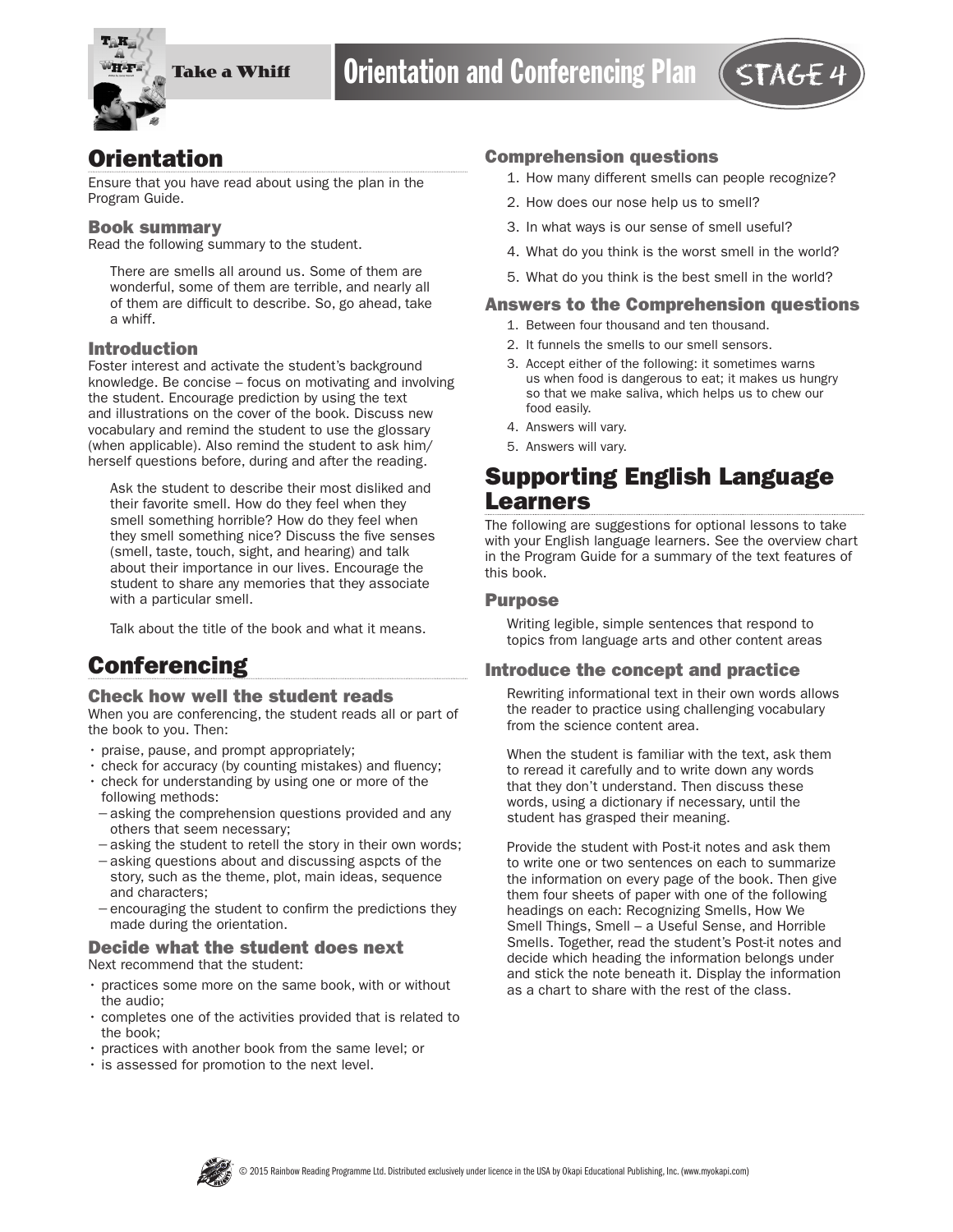

| <b>Accuracy Chart</b> (Exact word replacement only) |              |                    | <b>Errors</b>                                                                    |  |  |  |  |  |
|-----------------------------------------------------|--------------|--------------------|----------------------------------------------------------------------------------|--|--|--|--|--|
| <b>Words Entered</b>                                | <b>Score</b> | Level              | $M$ = Meaning (makes sense) $S =$ Syntax (sounds right) $\overline{\phantom{a}}$ |  |  |  |  |  |
| More than 11 correct                                |              | Independent        | Seen $\subset$<br>Unseen $\subset$<br>Heard $\subset$                            |  |  |  |  |  |
| 10 or 11 correct                                    |              | Instructional      | Comments:                                                                        |  |  |  |  |  |
| Fewer than 10 correct                               |              | <b>Frustration</b> |                                                                                  |  |  |  |  |  |



© 2015 Rainbow Reading Programme Ltd. Distributed exclusively under licence in the USA by Okapi Educational Publishing, Inc. (www.myokapi.com)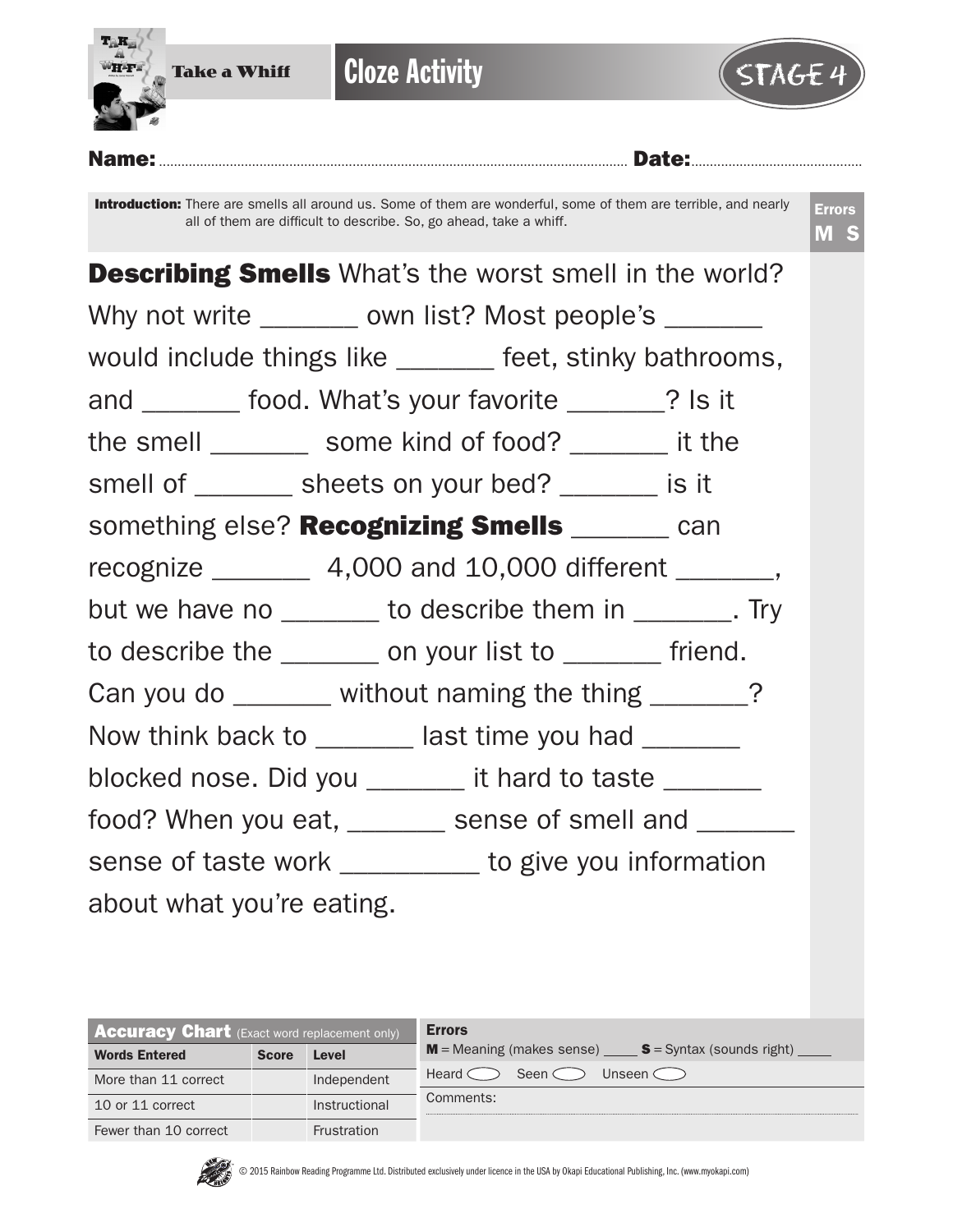



What's the worst smell in the world? What's your favorite smell? People can recognize up to 10,000 different smells, but we have no words to describe them in detail. You need your sense of smell to be able to taste your food properly. Your nose is like a funnel that carries smells to your smell sensors. Your smell sensors are inside the top of your nose, and they do the smelling. They send messages to your brain by two different routes. One of these routes leads to the memory part of the brain that recognizes a smell and reminds you what it is. The other route leads to the part of the brain that's involved with emotions. Bad smells warn you that food is dangerous to eat. Smell not only tells us what we can eat, it also helps us when we're eating. When you smell something tasty, you get hungry and your mouth makes saliva. As you chew, the food is coated in saliva, which helps to break the food down as well as making it easier to swallow. There are some smells that are so terrible that no one can stand them! The police could use stink bombs to force people from hideouts. Memories of smells don't go away easily.  $- - - - - - -$ Once we've smelled something a few times, or maybe even only once, we'll remember it the next time we smell it. Just a sniff of something can bring back memories of the past – good and bad. So, go ahead, take a whiff!

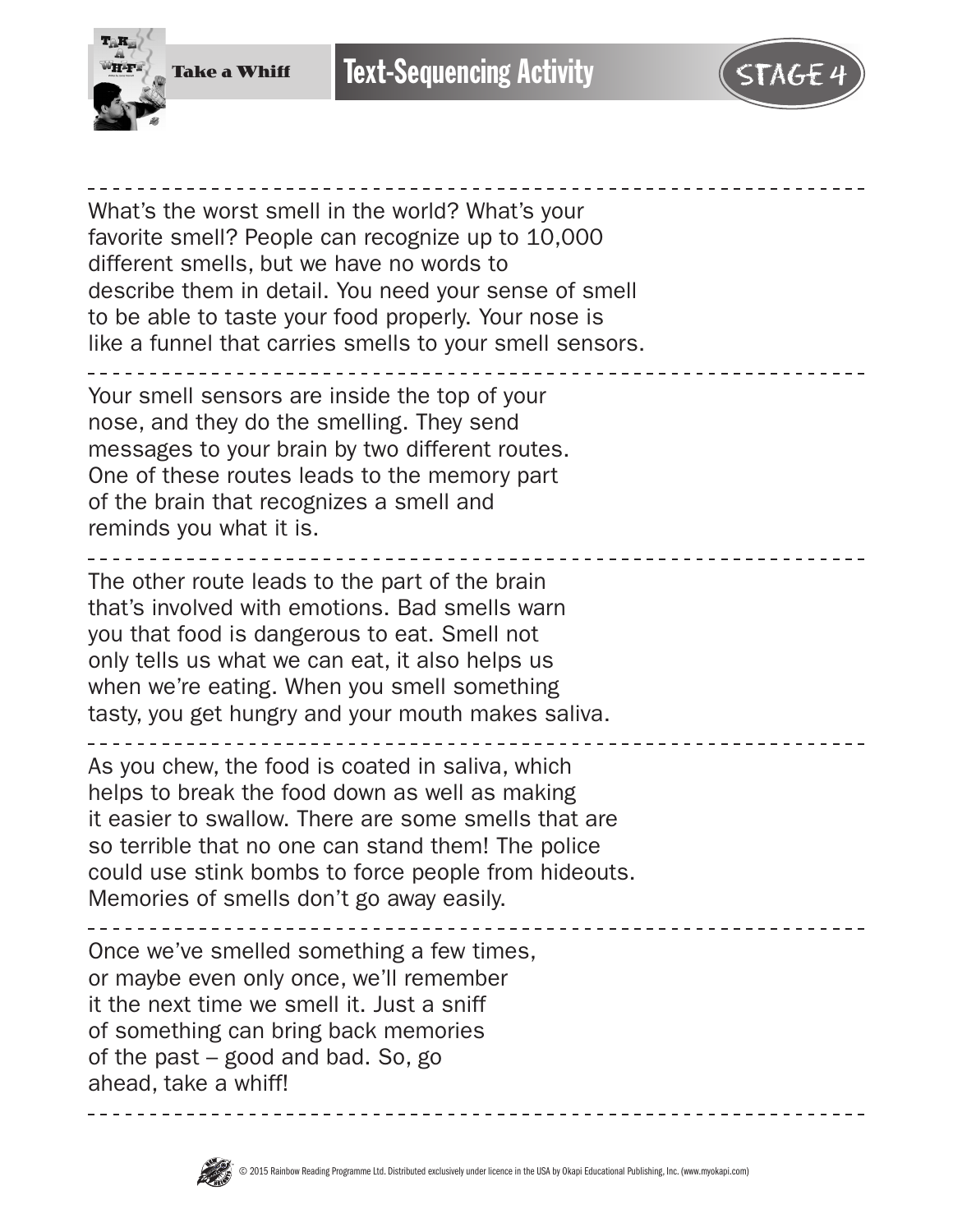

## Name:.............................................................................................................................. Date:..............................................

Words can be found in these directions:



The letter in each square can only be used in one word.

Words to find:

| S                                                      | t | h            | İ                                                               | n           | g                                           | S           | t | a                                                    | $\mathsf{S}$ | t           | e                                                    | Ť             |
|--------------------------------------------------------|---|--------------|-----------------------------------------------------------------|-------------|---------------------------------------------|-------------|---|------------------------------------------------------|--------------|-------------|------------------------------------------------------|---------------|
| f                                                      | m | $\mathbf d$  | e                                                               | S           | $\mathbf C$                                 | r           | i | $\mathbf b$                                          | e            | t           | $\mathbf 0$                                          | n             |
| r                                                      | S | e            | f                                                               | $\mathbf C$ | $\mathbf 0$                                 | $\mathbf O$ | k | İ                                                    | n            | g           | p                                                    | ${\mathsf S}$ |
| İ                                                      | e | h            | I                                                               | $\mathbf 0$ | f                                           | m           | Î | I                                                    | k            | e           | e                                                    | İ             |
| e                                                      | n | U            | n                                                               | I           | $\mathbf 0$                                 | İ           | W | a                                                    | r            | m           | $\mathbf O$                                          | $\mathbf d$   |
| n                                                      | S | n            | t                                                               | h           | e                                           | $\mathbf d$ | S | S                                                    | n            | $\mathbf b$ | p                                                    | e             |
| d                                                      | e | g            | a                                                               | $\mathbf b$ | $\mathbf 0$                                 | U           | t | h                                                    | e            | e           | I                                                    | m             |
| W                                                      | h | r            | a                                                               | r           | $\mathbf 0$                                 | U           | n | $\mathbf d$                                          | X            | İ           | e                                                    | $\mathbf O$   |
| $\mathbf 0$                                            | e | y            | m                                                               | a           | n                                           | y           | W | S                                                    | t            | n           | У                                                    | U             |
| U                                                      | I | $\mathbf C$  | $\mathbf 0$                                                     | U           | I                                           | d           | g | e                                                    | t            | g           | $\mathbf O$                                          | t             |
| I                                                      | p | m            | e                                                               | m           | $\mathbf 0$                                 | r           | y | $\mathbf O$                                          | e            | a           | U                                                    | h             |
| d                                                      | S | $\mathsf{V}$ | a                                                               | $\mathbf C$ | a                                           | t           | i | $\mathbf 0$                                          | $\mathsf{n}$ | k           | n                                                    | $\mathbf 0$   |
| S                                                      | O | m            | e                                                               | t           | h                                           | İ           | n | g                                                    | a            | t           | e                                                    | $\mathbf d$   |
| about<br>could<br>go<br>memory<br>sense<br>the<br>week |   |              | around<br>describe<br>helps<br>milk<br>smell<br>things<br>would |             | ate<br>fish<br>hungry<br>mouth<br>to<br>you | something   |   | being<br>food<br>inside<br>next<br>stand<br>vacation |              |             | cooking<br>friend<br>many<br>people<br>taste<br>warm |               |

Use the letters that are left to make the word that tells what the funnel-like body part that carries smells to your smell sensors is called.........................................................................

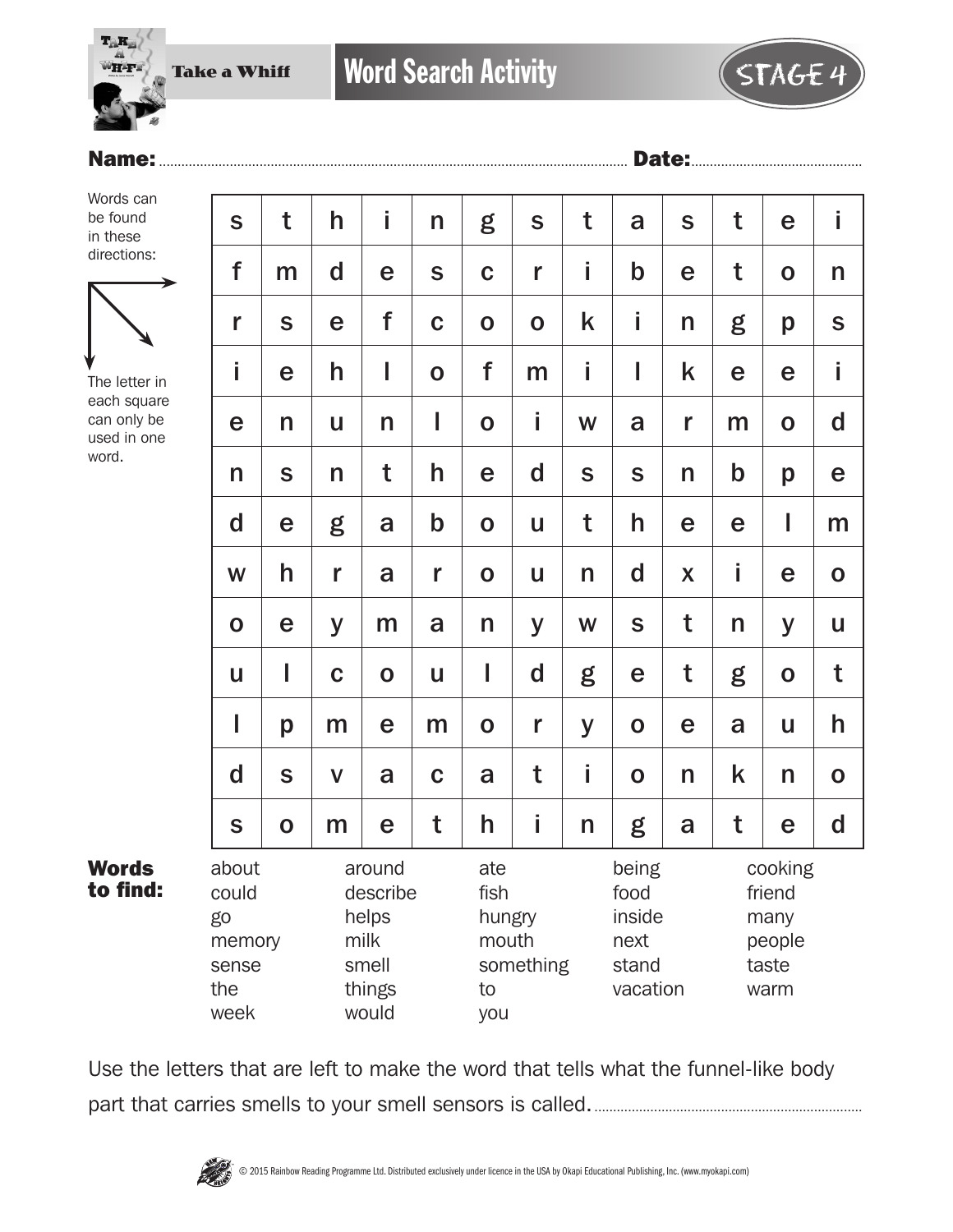

Board Game Activity **STAGE 4** 

0

START What's the worst smell in



 $\begin{array}{|c|c|c|c|}\n\hline\n2 & 3\n\end{array}$ 

- \* Spin the numbered spinner.
- $*$  The highest number starts.
- $*$  You need to spin the exact number to move onto the END square.





 $\bigoplus$ 

 $\boldsymbol{\Phi}$